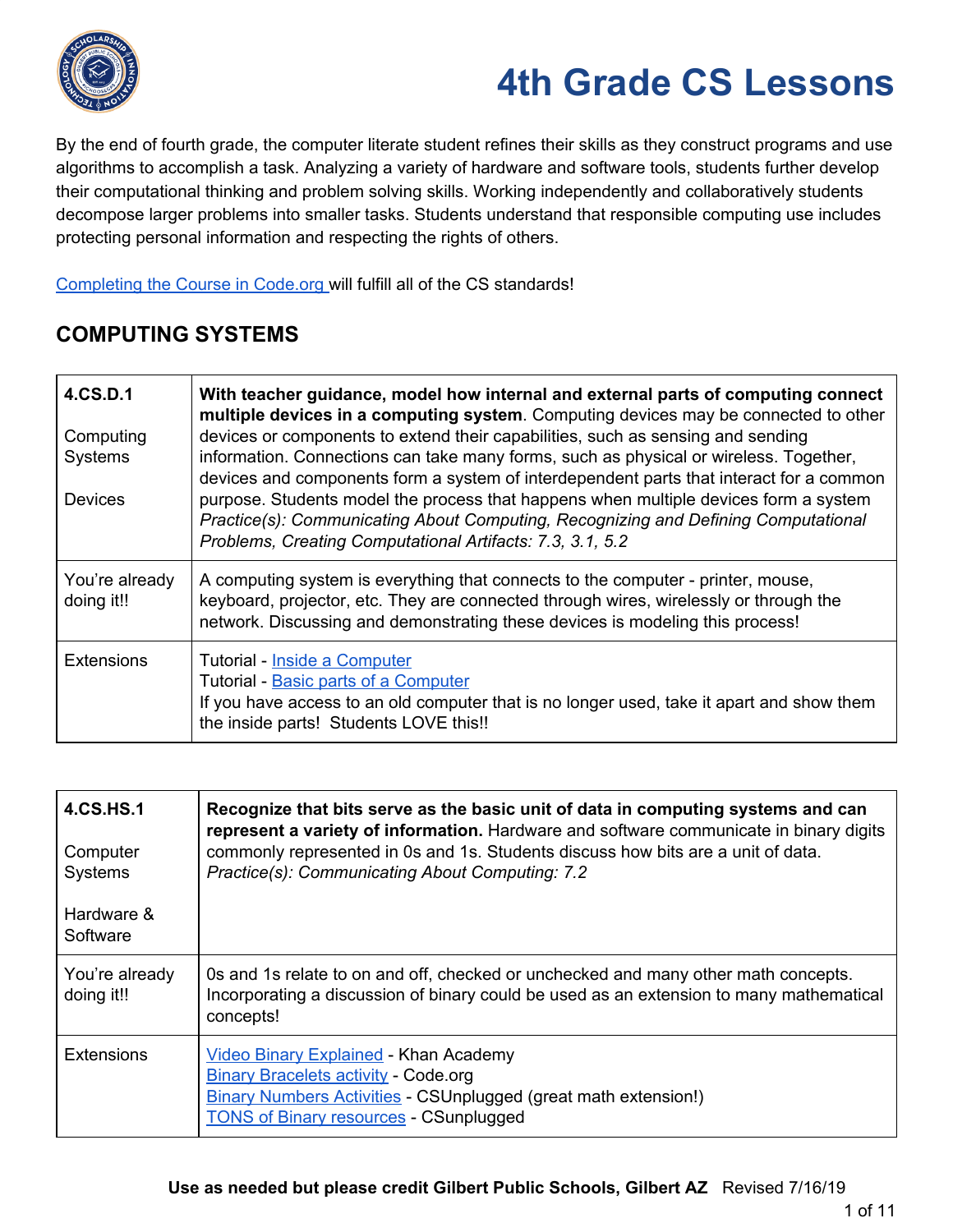

Т

| <b>4.CS.HS.2</b><br>Computer<br>Systems<br>Hardware: &<br>Software | Recognize that a single piece of hardware can accomplish different tasks<br>depending on its software. A photo filter application (software) works with a camera<br>(hardware) to produce a variety of effects that change the appearance of an image. This<br>image is transmitted and stored as bits, or binary digits, which are commonly represented<br>as 0s and 1s. All information, including instructions, is encoded as bits. Students discuss<br>a variety of software and hardware that work together. Practice(s): Communicating About<br>Computing: 7.2 |
|--------------------------------------------------------------------|----------------------------------------------------------------------------------------------------------------------------------------------------------------------------------------------------------------------------------------------------------------------------------------------------------------------------------------------------------------------------------------------------------------------------------------------------------------------------------------------------------------------------------------------------------------------|
| You're already<br>doing it!!                                       | Students are using their Chromebooks (hardware) to do a number of different tasks<br>A smartphone (hardware) can be used for much more than a phone based on the apps<br>(software)                                                                                                                                                                                                                                                                                                                                                                                  |
| <b>Extensions</b>                                                  | <b>Video about Hardware and Software</b><br>Series of How Computers Work - Khan Academy                                                                                                                                                                                                                                                                                                                                                                                                                                                                              |

| 4.CS.T.1<br>Computer<br><b>Systems</b><br>Troubleshoot | Develop and apply simple troubleshooting strategies to solve simple hardware and<br>software problems. Although computing systems may vary, common troubleshooting<br>strategies such as checking connections and power, or swapping a working part in place of<br>a potentially defective part, can be used to restore functionality. Restarting a device<br>(rebooting) is commonly effective because it resets the machine. Because computing<br>devices are composed of an interconnected system of hardware and software,<br>troubleshooting strategies may need to address both. Practice(s): Recognizing and<br>Defining Computational Problems, Collaborating Around Computing: 3.1, 2.4 |
|--------------------------------------------------------|--------------------------------------------------------------------------------------------------------------------------------------------------------------------------------------------------------------------------------------------------------------------------------------------------------------------------------------------------------------------------------------------------------------------------------------------------------------------------------------------------------------------------------------------------------------------------------------------------------------------------------------------------------------------------------------------------|
| You're already<br>doing it!!                           | Teaching students basic troubleshooting in the beginning of the year<br>When they have issues asking them what they've already tried to resolve the issue<br>Teach students to SHUT DOWN after every use! (not just log off)<br>If the computer is "frozen" have them restart<br>Have students make sure to charge the computers.                                                                                                                                                                                                                                                                                                                                                                |
|                                                        | When their computer isn't working have THEM be specific in identifying the problem - "my<br>monitor is black" and a possible solution "It needs to be plugged in". "I can't log in" - "Is the<br>caps lock on? Do you have a WiFi connection?"                                                                                                                                                                                                                                                                                                                                                                                                                                                   |
| <b>Extensions</b>                                      | Create a classroom job for Student Onsite Support (Tech Expert).<br>Review the Student Onsite Support document with the class in the beginning of the year so<br>students are aware of basic troubleshooting tips.                                                                                                                                                                                                                                                                                                                                                                                                                                                                               |

#### **NETWORKS & THE INTERNET**

| 4.NI.C.1   | Discuss real-world cybersecurity problems and how personal information can be           |
|------------|-----------------------------------------------------------------------------------------|
| Networks & | protected. Just as we protect our personal property online, we also need to protect our |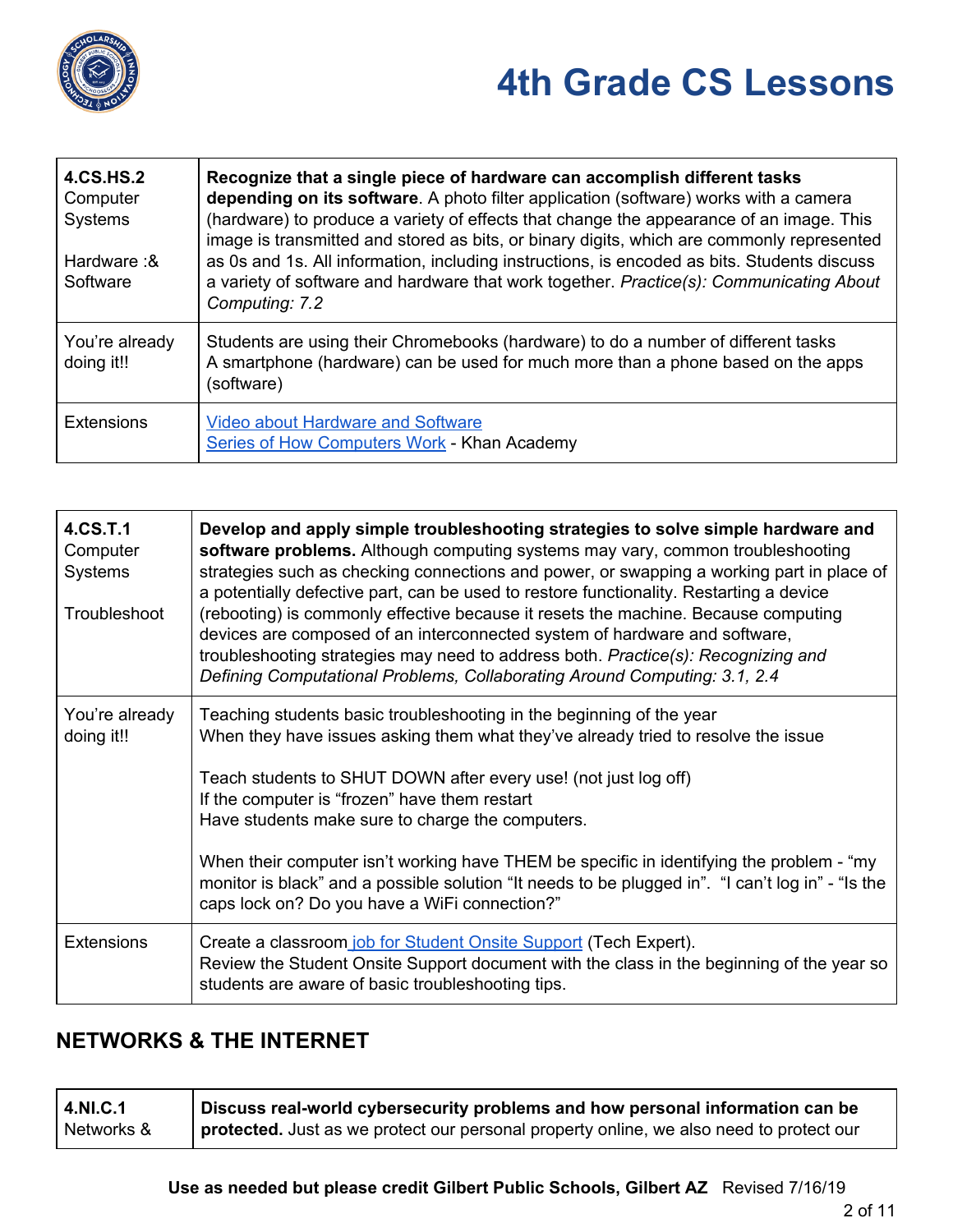

| Internet<br>Cybersecurity    | devices and the information stored on them. Information can be protected using various<br>security measures. These measures can be physical and/or digital. For example,<br>discussion topics could be based on current events related to cybersecurity or topics that<br>are applicable to students and the programs/devices they use. Practice(s): Communicating<br>about Computing, Recognizing and Defining Computational Problems: 7.2, 3.3                              |
|------------------------------|-------------------------------------------------------------------------------------------------------------------------------------------------------------------------------------------------------------------------------------------------------------------------------------------------------------------------------------------------------------------------------------------------------------------------------------------------------------------------------|
| You're already<br>doing it!! | These are discussions that can take place normally while using technology in class.<br>Reminding students not to click on pop-ups<br>Not posting personal information in pubic forums<br>Discussing with students why they shouldn't click on things they don't know, visit<br>$\bullet$<br>websites they aren't directed to, open emails and documents that may contain<br>viruses.<br>Discussing the reasons students are unable to download things onto their<br>computers |
| <b>Extensions</b>            | Private and Personal Information Lesson Plan - Common Sense Media<br><b>Cybersecurity Lesson Plan - Khan Academy (with videos)</b><br><b>EXCELLENT Cybersecurity lab by Nova (lesson plans, materials and activities!)</b><br>Reading materials about CyberSecurity or Order Free copies!<br>Safe Online Surfing Interactive provided by FBI                                                                                                                                  |

| <b>4.NI. NCO.1</b><br>Networks &<br>Internet<br>Network,<br>Communication<br>Organization | Model how information is decomposed, transmitted as packets through multiple<br>devices over networks and reassembled at the destination. There are physical paths<br>for communicating information, such as Ethernet cables, and wireless paths, such as<br>Wi-Fi. Often, information travels on a combination of physical and wireless paths.<br>Information is broken down into smaller pieces called packets, which are sent over the<br>network and reassembled at the destination. Routers and switches are used to properly<br>send packets across paths to their destinations. Practice(s): Developing and Using<br>Abstractions: 4.4 |
|-------------------------------------------------------------------------------------------|-----------------------------------------------------------------------------------------------------------------------------------------------------------------------------------------------------------------------------------------------------------------------------------------------------------------------------------------------------------------------------------------------------------------------------------------------------------------------------------------------------------------------------------------------------------------------------------------------------------------------------------------------|
| You're already<br>doing it!!                                                              | Discussing connectivity when connecting to WiFi or the WiDi projector<br>Demonstrating how information travels while playing "telephone"<br>Comparing information flow to flow through circuits (science)                                                                                                                                                                                                                                                                                                                                                                                                                                     |
| <b>Extensions</b>                                                                         | <b>Packets routers and Reliability Video - Khan Academy</b>                                                                                                                                                                                                                                                                                                                                                                                                                                                                                                                                                                                   |

#### **DATA & ANALYSIS**

| <b>4.DA. CVT.1</b> | Select tools to collect, organize, and present data visually to highlight relationships<br>and support a claim. Tools are chosen based upon the type of measurement they use as |
|--------------------|---------------------------------------------------------------------------------------------------------------------------------------------------------------------------------|
| Data &             | well as the type of data people wish to observe. Organizing data can make interpreting                                                                                          |
| Analysis           | and communicating it to others easier. Practice(s): Developing and Using Abstractions,<br>Creating Computational Artifacts: 4.1, 5.1                                            |
| Collection         |                                                                                                                                                                                 |
| Visualization      |                                                                                                                                                                                 |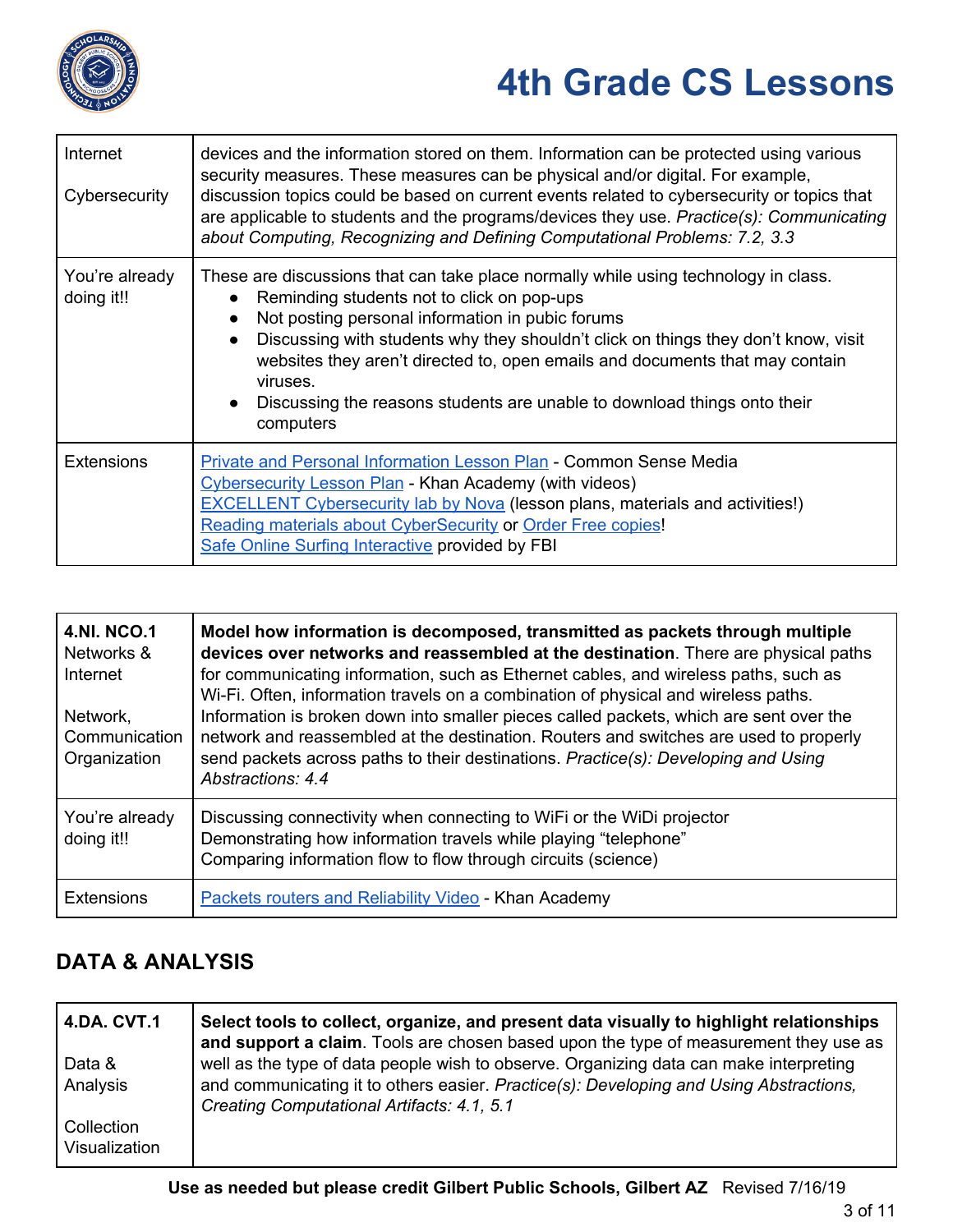

| Transportation               |                                                                                                                                                                                       |
|------------------------------|---------------------------------------------------------------------------------------------------------------------------------------------------------------------------------------|
| You're already<br>doing it!! | Providing different options for data collection - paper/pencil, Google sheet, Whiteboard,<br>easel paper, etc. - and allowing them to choose which would be best for the task at hand |
|                              | Collect, organize and present data lessons in other subjects (math, science, social studies,<br>$etc.$ )                                                                              |
| <b>Extensions</b>            | Extend your regular data collection (science, ss, etc) lessons to include incorporate the<br>use of technology (collect - Google Forms, Organize - Sheets, Present - Slides)          |
|                              | Create infographics of collected data using Canva                                                                                                                                     |

| 4.DA.S.1<br>Data & Analysis<br>Storage | Recognize different file extensions and the different amounts of storage required<br>for each type. Music, images, video, and text require different amounts of storage. Video<br>will often require more storage than music or images alone because video combines both.<br>Students discuss common file extensions, such as .doc, .pdf, and .jpeg and give examples<br>of files that require different amounts of storage. Practice(s): Communicating About<br>Computing: 7.2 |
|----------------------------------------|---------------------------------------------------------------------------------------------------------------------------------------------------------------------------------------------------------------------------------------------------------------------------------------------------------------------------------------------------------------------------------------------------------------------------------------------------------------------------------|
| You're already<br>doing it!!           | Identify file extensions when opening different file types<br>Identify which software programs open extensions<br>Categorize different file types (image, video, document)<br>Discussion of file size when emailing files                                                                                                                                                                                                                                                       |
| <b>Extensions</b>                      | Use different file types in place of a spelling/vocab                                                                                                                                                                                                                                                                                                                                                                                                                           |

| 4.DA.IM. 1<br>Data & Analysis<br>Inference &<br>Models | Use a computational tool to manipulate data to draw conclusions, make<br>predictions, and answer questions. People use data to highlight or propose<br>cause-and-effect relationships and predict outcomes. Basing inferences or predictions on<br>data does not guarantee their accuracy; the data must be relevant and of sufficient<br>quantity. Practice(s): Communicating about Computing, Creating Computational Artifacts,<br>Collaborate around Computing: 7.2, 5.2, 2.4 |
|--------------------------------------------------------|----------------------------------------------------------------------------------------------------------------------------------------------------------------------------------------------------------------------------------------------------------------------------------------------------------------------------------------------------------------------------------------------------------------------------------------------------------------------------------|
| You're already<br>doing it!!                           | Graphing in math - "based on the graph what do you think"<br>Inferences in Language Arts while reading<br>Collecting weather data and predicting forecast in Science                                                                                                                                                                                                                                                                                                             |
| <b>Extensions</b>                                      | Answering questions from data lesson plan - Education.com<br>Entering ANY data collection into a Google sheet and create charts<br>Collect data using google forms                                                                                                                                                                                                                                                                                                               |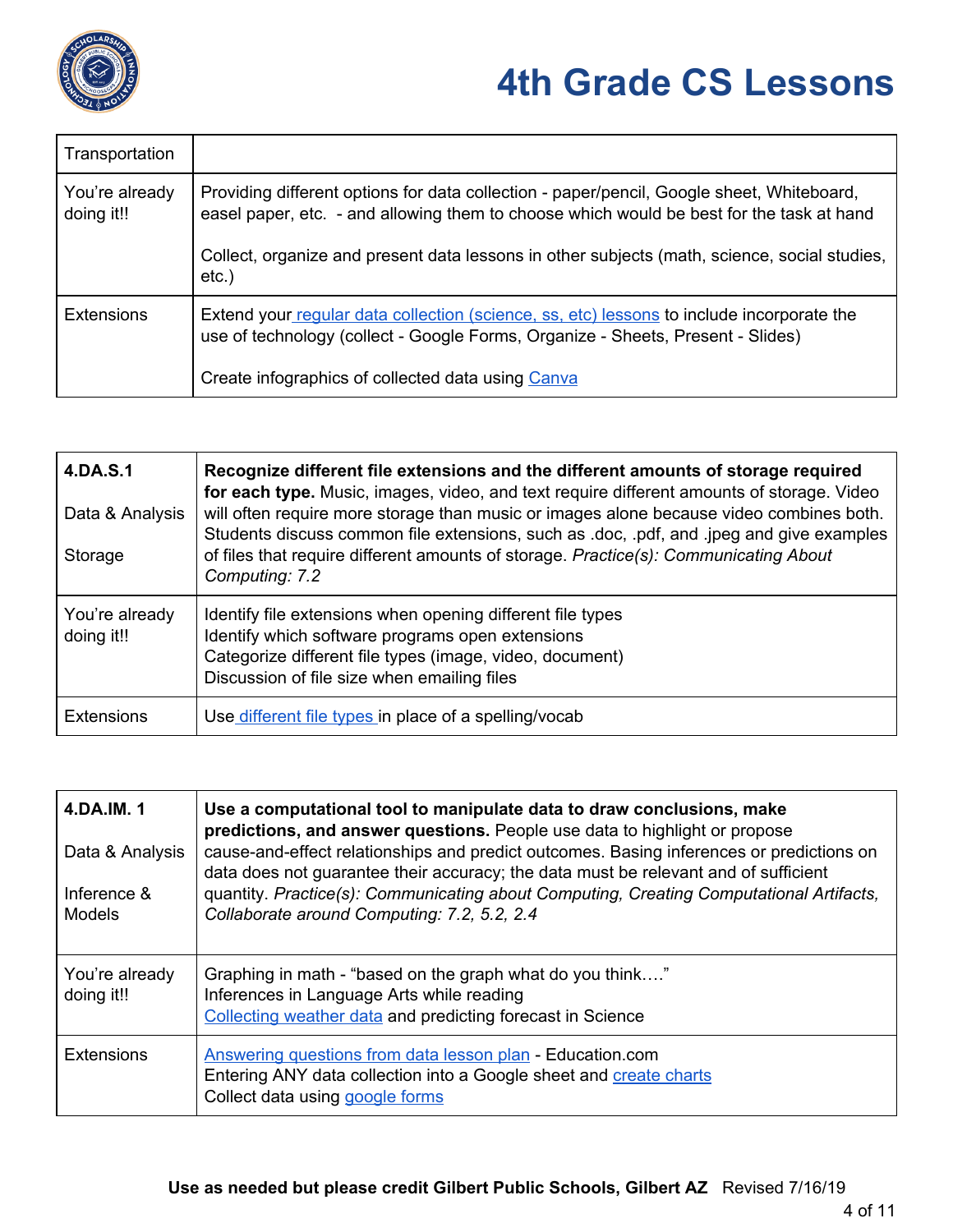

#### **ALGORITHMS & PROGRAMMING**

| 4.AP.A.1<br>Algorithms &<br>Programming<br>Storage | Compare and refine multiple algorithms for the same task and determine which is<br>the most effective. Different algorithms can achieve the same result, though sometimes<br>one algorithm might be most appropriate for a specific situation. Students should be able<br>to look at different ways to solve the same task and decide which would be the best<br>solution. For example, students might compare algorithms that describe how to get ready<br>for school or how to tie their shoes. Students could use a map and plan multiple<br>algorithms to get from one point to another. They could look at routes suggested by<br>mapping software and change the route to something that would be better, based on<br>which route is the shortest or fastest or would avoid a problem. Another example might be<br>to write different algorithms to draw a regular polygon and determine which algorithm<br>would be the easiest to modify or repurpose to draw a different polygon. Practice(s):<br>Testing and Refining Computational Artifacts, Recognizing and Defining Computational<br>Problems: 6.3 |
|----------------------------------------------------|------------------------------------------------------------------------------------------------------------------------------------------------------------------------------------------------------------------------------------------------------------------------------------------------------------------------------------------------------------------------------------------------------------------------------------------------------------------------------------------------------------------------------------------------------------------------------------------------------------------------------------------------------------------------------------------------------------------------------------------------------------------------------------------------------------------------------------------------------------------------------------------------------------------------------------------------------------------------------------------------------------------------------------------------------------------------------------------------------------------|
| You're already<br>doing it!!                       | Discussing how students can get the same answer using different processes<br>Discussing step by step instructions and which is the best solution<br>Identifying the best solution from multiple correct solutions - what is "best" based on?<br>Quickest? Most thorough? Efficiency? Cost effective, etc.                                                                                                                                                                                                                                                                                                                                                                                                                                                                                                                                                                                                                                                                                                                                                                                                        |
| <b>Extensions</b>                                  | <b>TONS of unplugged activities for Algorithms from code.org</b><br><b>Explain Algorithms to kids by Tynker</b>                                                                                                                                                                                                                                                                                                                                                                                                                                                                                                                                                                                                                                                                                                                                                                                                                                                                                                                                                                                                  |

| 4.AP.V.1<br>Algorithms &<br>Programming<br>Variables | Create programs that use variables to store and modify data Variables are used to<br>store and modify data. At this level, understanding how to use variables is sufficient,<br>without a fuller understanding of the technical aspects of variables (such as identifiers and<br>memory locations. Students may use mathematical operations to add to the score of a<br>game or subtract from the number of lives in a game. Programs can imply either digital or<br>paperbased designs. Practice(s): Creating Computational Artifacts: 5.2 |
|------------------------------------------------------|---------------------------------------------------------------------------------------------------------------------------------------------------------------------------------------------------------------------------------------------------------------------------------------------------------------------------------------------------------------------------------------------------------------------------------------------------------------------------------------------------------------------------------------------|
| You're already<br>doing it!!                         | Using variables in Math<br><b>Video about Math Variables</b>                                                                                                                                                                                                                                                                                                                                                                                                                                                                                |
| <b>Extensions</b>                                    | Variables from code.org<br>Unplugged Activity for Variables from code.org                                                                                                                                                                                                                                                                                                                                                                                                                                                                   |

| 4.AP.C.1     | Create programs that include sequences, events, loops, and/or conditionals. Control<br>structures specify the order (sequence) in which instructions are executed within a            |
|--------------|---------------------------------------------------------------------------------------------------------------------------------------------------------------------------------------|
| Algorithms & | program and can be combined to support the creation of more complex programs. If                                                                                                      |
| Programming  | dialogue is not sequenced correctly when programming a simple animated story, the story<br>will not make sense. Events allow portions of a program to run based on a specific action. |
| Controls     | Students could write a program to explain the water cycle and when a specific component                                                                                               |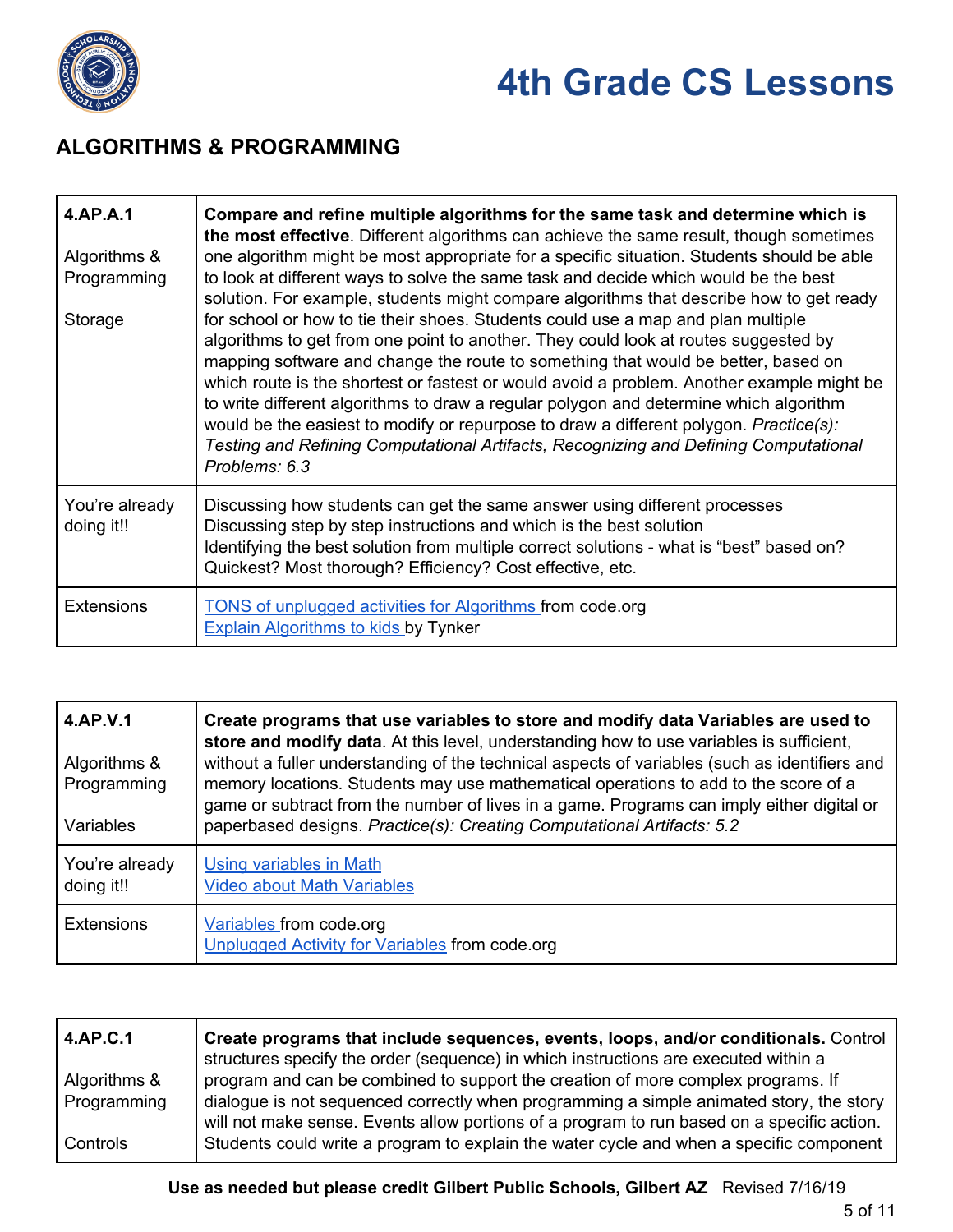

 $\mathsf I$ 

## **4th Grade CS Lessons**

|                              | is clicked (event), the program would show information about that part of the water cycle.<br>Loops allow for the repetition of a sequence of code multiple times. In a program that<br>produces an animation about a famous historical character, students could use a loop to<br>have the character walk across the screen as they introduce themselves. Conditionals<br>allow for the execution of a portion of code in a program when a certain condition is true.<br>Students could write a math game that asks multiplication fact questions and then uses a<br>conditional to check whether or not the answer that was entered is correct. Practice(s):<br><b>Creating Computational Artifacts: 5.2</b> |
|------------------------------|----------------------------------------------------------------------------------------------------------------------------------------------------------------------------------------------------------------------------------------------------------------------------------------------------------------------------------------------------------------------------------------------------------------------------------------------------------------------------------------------------------------------------------------------------------------------------------------------------------------------------------------------------------------------------------------------------------------|
| You're already<br>doing it!! | Sequencing, placing things in order<br><b>Cause and Effect</b>                                                                                                                                                                                                                                                                                                                                                                                                                                                                                                                                                                                                                                                 |
| <b>Extensions</b>            | <u>Tynker</u> - hour of code activities - 1 hour self guided lessons with complete instruction!<br>Including videos, etc.<br>Code.org - hour of code activities - 1 hour self guided lessons<br><b>If-Then Adventure Stories in Google Slides</b><br><b>Unplugged Conditional Activity - Code.org</b>                                                                                                                                                                                                                                                                                                                                                                                                          |

| 4.AP.M.1<br>Algorithms &<br>Programming<br>Modularity | Decompose problems into smaller, manageable subproblems to facilitate the<br>program development process. Decomposition is the act of breaking down a task into<br>multiple simpler tasks. Decomposition also enables different people to work on different<br>parts at the same time. For example, students could create an animation by separating a<br>story into different scenes. For each scene, they would select a background, place<br>characters, and program actions. Practice(s): Recognizing and Defining Computational<br>Problems: 3.2 |
|-------------------------------------------------------|-------------------------------------------------------------------------------------------------------------------------------------------------------------------------------------------------------------------------------------------------------------------------------------------------------------------------------------------------------------------------------------------------------------------------------------------------------------------------------------------------------------------------------------------------------|
| You're already<br>doing it!!                          | Chunking words<br>Deconstructing text<br>Breaking a math problem into smaller manageable pieces<br>Breaking a project into smaller parts                                                                                                                                                                                                                                                                                                                                                                                                              |
| <b>Extensions</b>                                     | Any collaborative project using Google apps - slides, docs, sheets, etc. or Canva or any<br>other collaborative app where students work together on the same document<br>Pair programming                                                                                                                                                                                                                                                                                                                                                             |

| 4.AP.M.2     | Modify, remix, or incorporate portions of an existing program into one's own work<br>to add more advanced features. Programs can be broken down into smaller parts, which    |
|--------------|------------------------------------------------------------------------------------------------------------------------------------------------------------------------------|
| Algorithms & | can be incorporated into new or existing programs. For example, students could modify                                                                                        |
| Programming  | prewritten code from a single-player game to create a two-player game with slightly<br>different rules, remix and add another scene to an animated story, use code to make a |
| Modularity   | ball bounce from another program in a new basketball game, or modify an image created<br>by another student. Practice(s): Creating Computational Artifacts: 5.3              |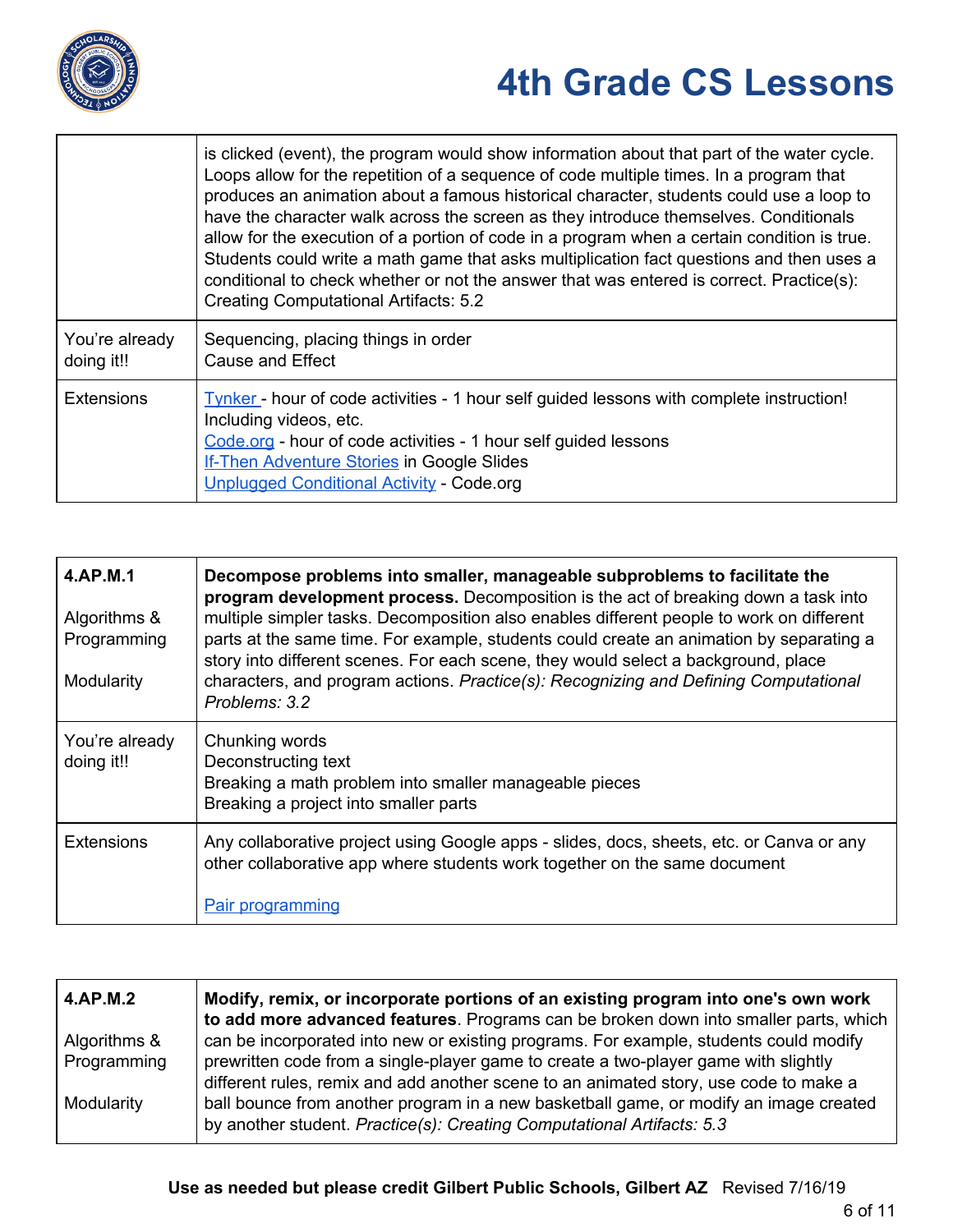

| You're already<br>doing it!! | Gathering research information for a report<br>Using a template to complete a project<br>Peer editing |
|------------------------------|-------------------------------------------------------------------------------------------------------|
| <b>Extensions</b>            | Create a game in Tynker - self guided easy lesson                                                     |

| 4.AP.PD.1<br>Algorithms &<br>Programming<br>Program<br>Development | Use an iterative process to plan the development of a program by including others'<br>perspectives and considering user preferences. Planning is an important part of the<br>iterative process of program development. Students outline key features, time and<br>resource constraints, and user expectations. Students should document the plan as, for<br>example, a storyboard, flowchart, pseudocode, or story map. Practice(s): Fostering an<br>Inclusive Computing Culture, Creating Computational Artifacts: 1.1, 5.1 |
|--------------------------------------------------------------------|------------------------------------------------------------------------------------------------------------------------------------------------------------------------------------------------------------------------------------------------------------------------------------------------------------------------------------------------------------------------------------------------------------------------------------------------------------------------------------------------------------------------------|
| You're already<br>doing it!!                                       | Planning a school project - deadlines, documentation, rough draft, etc.<br>Pre-writing using thinking maps<br>Working collaboratively then sharing their preferences<br>Planning, executing, evaluating, planning for improvement<br>Goal setting<br>Sequencing events in a story                                                                                                                                                                                                                                            |
| <b>Extensions</b>                                                  | Programming in code.org with angry birds!<br>Great computational thinking game that ties with Math!                                                                                                                                                                                                                                                                                                                                                                                                                          |

| <b>4.AP.PD.2</b><br>Algorithms &<br>Programming<br>Program<br>Development | Observe intellectual property rights and give appropriate attribution when creating<br>or remixing programs. Intellectual property rights can vary by country but copyright laws<br>give the creator of a work a set of rights that prevents others from copying the work and<br>using it in ways that the creator may not like. Students should identify instances of<br>remixing, when ideas are borrowed and iterated upon, and credit the original creator.<br>Students should also consider common licenses that place limitations or restrictions on<br>the use of computational artifacts, such as images and music downloaded from the<br>Internet. At this stage, attribution should be written in the format required by the teacher<br>and should always be included on any programs shared online. Practice(s): Creating<br>Computational Artifacts, Communicating About Computing: 5.2, 7.3 |
|---------------------------------------------------------------------------|----------------------------------------------------------------------------------------------------------------------------------------------------------------------------------------------------------------------------------------------------------------------------------------------------------------------------------------------------------------------------------------------------------------------------------------------------------------------------------------------------------------------------------------------------------------------------------------------------------------------------------------------------------------------------------------------------------------------------------------------------------------------------------------------------------------------------------------------------------------------------------------------------------|
| You're already<br>doing it!!                                              | Talking about copyright, patents, trademarks, etc.<br>Citing sources when doing research                                                                                                                                                                                                                                                                                                                                                                                                                                                                                                                                                                                                                                                                                                                                                                                                                 |
| <b>Extensions</b>                                                         | <b>Intellectual Property lesson plan</b><br><b>Intellectual Property lesson plan #2</b>                                                                                                                                                                                                                                                                                                                                                                                                                                                                                                                                                                                                                                                                                                                                                                                                                  |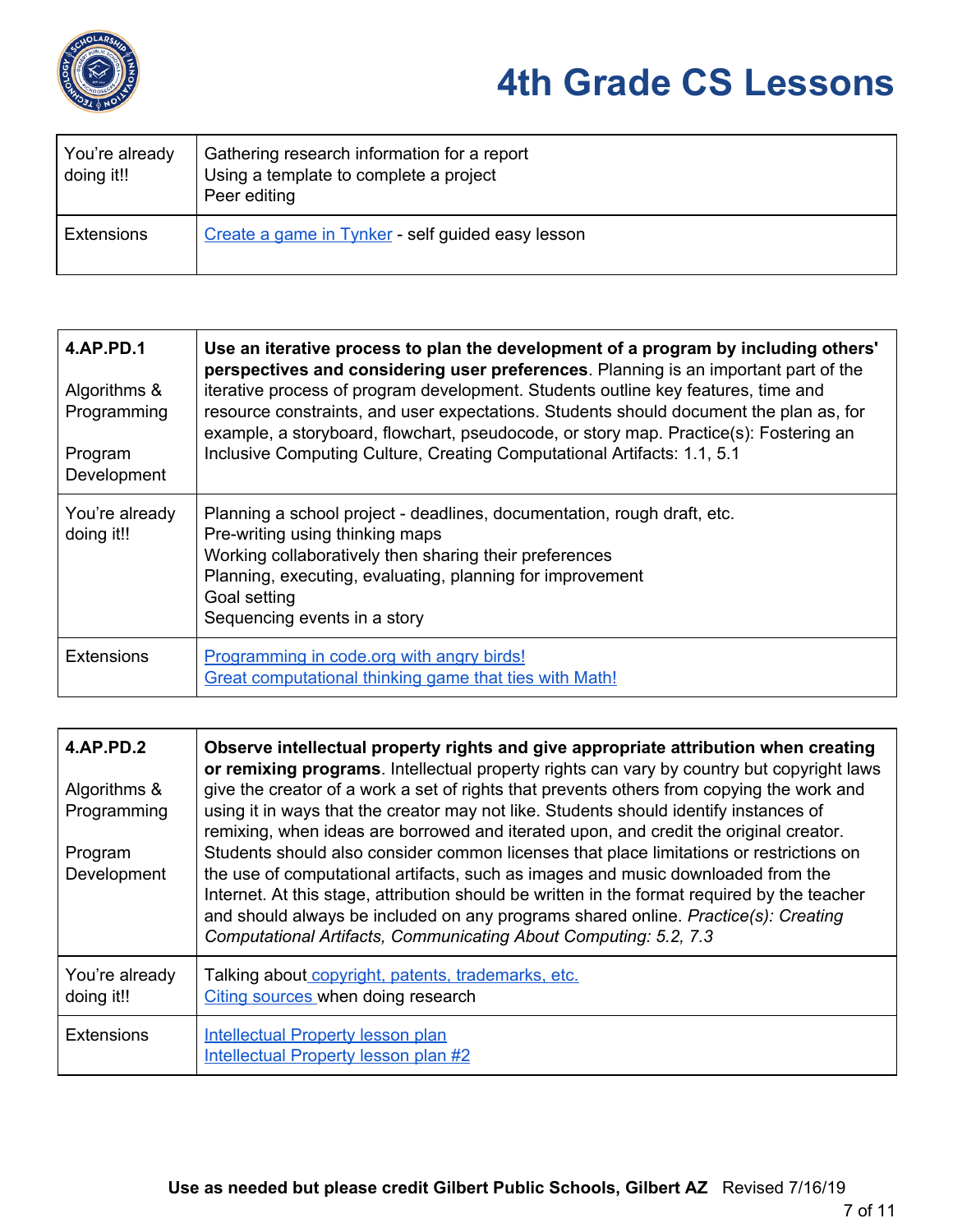

| 4.AP.PD.3<br>Algorithms &<br>Programming<br>Program<br>Development | Test and debug (identify and fix errors) a program/app or algorithm to ensure it<br>runs as intended. As students develop programs they should continuously test those<br>programs to see that they do what was expected and fix (debug), any errors. Students<br>should also be able to successfully debug simple errors in programs created by others.<br>Practice(s): Testing and Refining Computational Artifacts: 6.1, 6.2 |
|--------------------------------------------------------------------|---------------------------------------------------------------------------------------------------------------------------------------------------------------------------------------------------------------------------------------------------------------------------------------------------------------------------------------------------------------------------------------------------------------------------------|
| You're already<br>doing it!!                                       | Cause and effect<br>Solving problems<br>Doing test corrections<br>Persevering, continuing until there is a correct solution                                                                                                                                                                                                                                                                                                     |
| <b>Extensions</b>                                                  | Debugging - Code.org self guided lesson<br>Debugging activities from Code for Fun<br><b>GREAT debugging challenges from Scratch!</b>                                                                                                                                                                                                                                                                                            |

| <b>4.AP.PD.4</b>             | With teacher guidance, students take on varying roles when collaborating with<br>peers during the design, implementation, and review stages of program                                                                                                                  |
|------------------------------|-------------------------------------------------------------------------------------------------------------------------------------------------------------------------------------------------------------------------------------------------------------------------|
| Algorithms &<br>Programming  | development. Collaborative computing is the process of performing a computational task<br>by working in pairs or on teams. Because it involves asking for the contributions and<br>feedback of others, effective collaboration can lead to better outcomes than working |
| Programming<br>Development   | independently. Students should take turns in different roles during program development,<br>such as note taker, facilitator, program tester, or "driver" of the computer. Practice(s):<br><b>Collaborating Around Computing: 2.2</b>                                    |
| You're already<br>doing it!! | When doing group tasks alternating jobs of the group<br>self-Evaluating participation in group projects                                                                                                                                                                 |
| <b>Extensions</b>            | Any collaborative project using Google apps - slides, docs, sheets, etc. or Canva or any<br>other collaborative app where students work together on the same document                                                                                                   |
|                              | Pair programming - students work together to create code at code.org                                                                                                                                                                                                    |

| 4.AP.PD.5<br>Algorithms & | Describe choices made during program development using code comments,<br>presentations, and/or demonstrations. People communicate about their code to help<br>others understand and use their programs. Another purpose of communicating one's |
|---------------------------|------------------------------------------------------------------------------------------------------------------------------------------------------------------------------------------------------------------------------------------------|
| Programming               | design choices is to show an understanding of one's work. These explanations could<br>manifest themselves as in-line code comments for collaborators and assessors, or as part                                                                 |
| Programming               | of a summative presentation, such as a code walk-through or coding journal. Practice(s):                                                                                                                                                       |
| Development               | <b>Communicating About Computing: 7.2</b>                                                                                                                                                                                                      |
| You're already            | Having students explain the process they took to solve a problem.                                                                                                                                                                              |
| doing it!!                | Identifying that there are multiple ways to solve problems and have students evaluate the                                                                                                                                                      |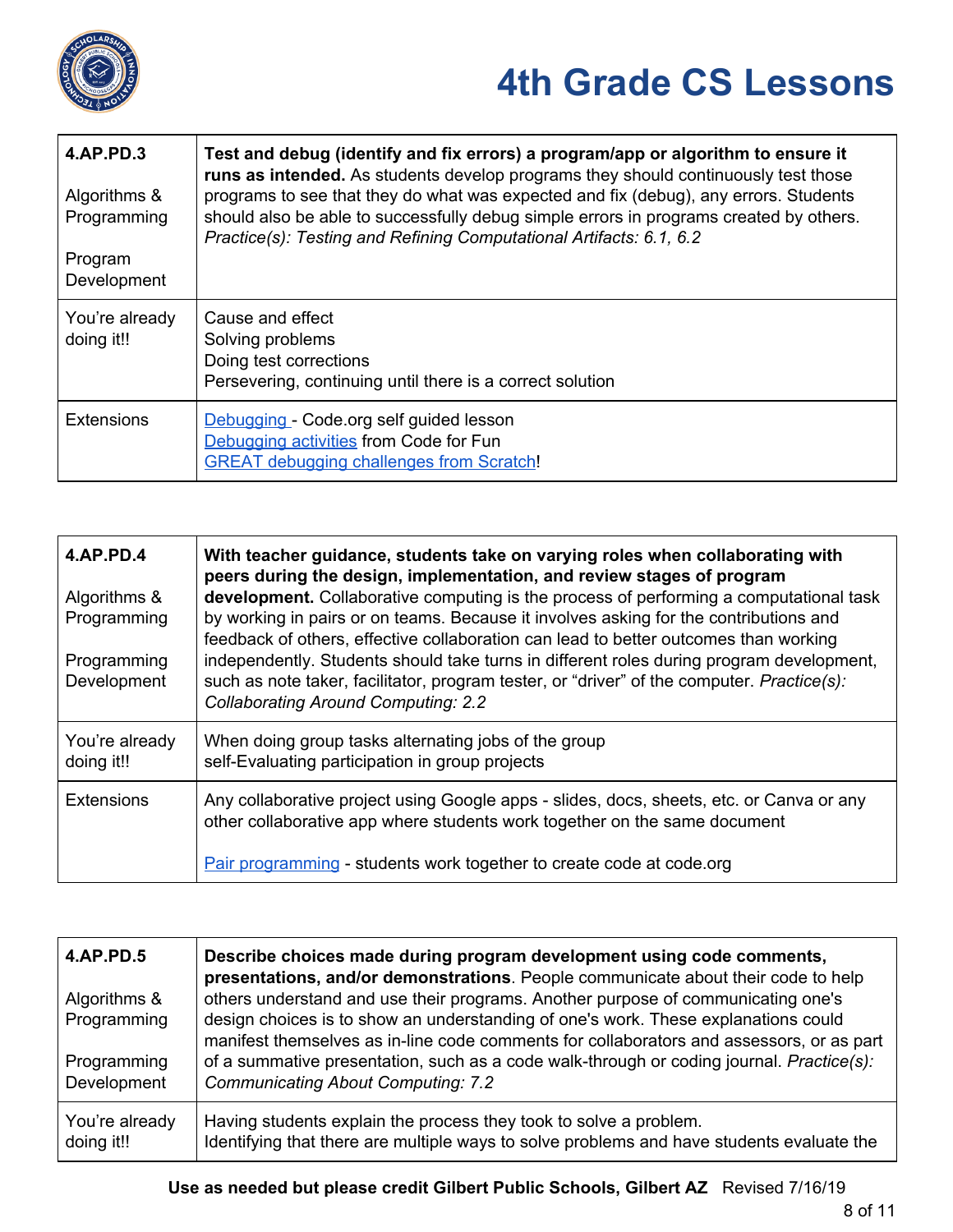

|                   | efficiency/effectiveness of their method and explain.<br>Using comments in Google docs to correspond with collaborators<br>Using presenter notes in Google slides<br>Describing the process used to solve a given problem<br>Being systematic in problem solving and describing actions taken |
|-------------------|-----------------------------------------------------------------------------------------------------------------------------------------------------------------------------------------------------------------------------------------------------------------------------------------------|
| <b>Extensions</b> | Hour of Code activities by Code.org                                                                                                                                                                                                                                                           |

#### **IMPACTS OF COMPUTING**

| 4.IC.C.1<br>Impacts of<br>Computing<br>Culture | Identify and discuss computing technologies that have changed the world. New<br>computing technology is created and existing technologies are modified for many reasons,<br>including to order to increase their benefits, decrease their risks, and meet societal needs.<br>Students, with guidance from their teacher, should discuss topics that relate to the history<br>of technology and the changes in the world due to technology. Students discuss how<br>culture influences changes in technology. Topics could be based on current news content<br>in areas, such as robotics, wireless Internet, mobile computing devices, GPS systems,<br>wearable computing, or how social media has influenced social and political changes.<br>Practice(s): Recognizing and Defining Computational Problems: 3.1 |
|------------------------------------------------|------------------------------------------------------------------------------------------------------------------------------------------------------------------------------------------------------------------------------------------------------------------------------------------------------------------------------------------------------------------------------------------------------------------------------------------------------------------------------------------------------------------------------------------------------------------------------------------------------------------------------------------------------------------------------------------------------------------------------------------------------------------------------------------------------------------|
| You're already<br>doing it!!                   | History and social studies<br>Changes in technology<br><b>Current events</b>                                                                                                                                                                                                                                                                                                                                                                                                                                                                                                                                                                                                                                                                                                                                     |
| <b>Extensions</b>                              | Show examples of the evolution of different technology - phones, computers, cameras,<br>etc.<br>Create a timeline of the evolution of technology! Display it in your room!! -<br>Give each student an era/date and have them identify different technologies. Their<br>findings could be included in a collaborative slide show! (example - telephones, students<br>each given a specific era 1920, 25, 30, 35, 40 And do the research for the phone. Enter<br>their findings on a specific slide to show progression)<br>Discuss advantages and disadvantages of old and new technology<br>Kids react to old computers video (7:41)                                                                                                                                                                             |

| 4.IC.C.2   | Brainstorm ways to improve the accessibility and usability of technology products<br>for the diverse needs and wants of users. The development and modification of                   |
|------------|--------------------------------------------------------------------------------------------------------------------------------------------------------------------------------------|
| Impacts of | computing technology are driven by people's needs and wants and can affect groups                                                                                                    |
| Computing  | differently. Anticipating the needs and wants of diverse end users requires students to<br>purposefully consider potential perspectives of users with different backgrounds, ability |
| Culture    | levels, points of view, and disabilities. For example, students may consider using both<br>speech and text when they wish to convey information in a game. They may also wish to     |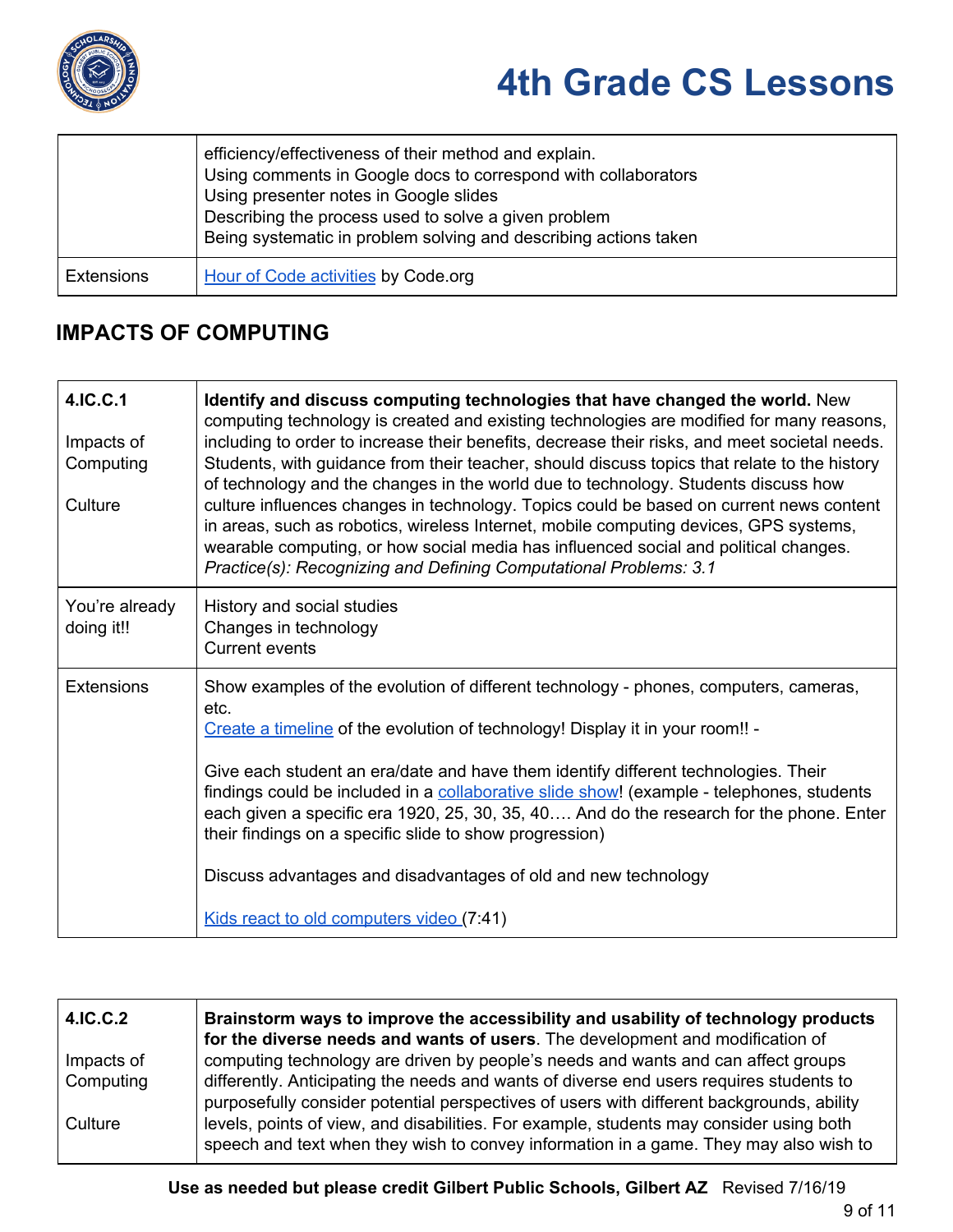

|                              | vary the types of programs they create, knowing that not everyone share their own tastes.<br>Practice(s): Fostering an Inclusive Computing Culture: 1.2                         |
|------------------------------|---------------------------------------------------------------------------------------------------------------------------------------------------------------------------------|
| You're already<br>doing it!! | Brainstorming ways to problem solve technology issues in the classroom<br>Providing requirements for projects and explaining why (neutral background, not too busy,<br>$etc.$ ) |
| <b>Extensions</b>            | Demonstrate Voice Typing option in Google Docs<br>Show Closed Caption option in Google Slides Present mode                                                                      |

| 4.IC.SI.1<br>Impacts of<br>Computing<br>Social<br><b>Interactions</b> | Seek opportunities for local and nationally collaboration to facilitate communication<br>and innovation. Computing influences many social institutions such as family, education,<br>religion, and the economy. People can work in different places and at different times to<br>collaborate and share ideas when they use technologies that reach across the globe.<br>Computing provides the possibility for collaboration and sharing of ideas and allows the<br>benefit of diverse perspectives. These social interactions affect how local and global<br>groups interact with each other, and alternatively, these interactions can change the<br>nature of groups. For example, a class can discuss ideas in the same class, school, or in<br>another state or nation through interactive webinars. Practice(s): Fostering an Inclusive<br><b>Computing Culture: 1.1</b> |
|-----------------------------------------------------------------------|--------------------------------------------------------------------------------------------------------------------------------------------------------------------------------------------------------------------------------------------------------------------------------------------------------------------------------------------------------------------------------------------------------------------------------------------------------------------------------------------------------------------------------------------------------------------------------------------------------------------------------------------------------------------------------------------------------------------------------------------------------------------------------------------------------------------------------------------------------------------------------|
| You're already<br>doing it!!                                          | Any collaborative project!<br><b>Sharing Google docs</b>                                                                                                                                                                                                                                                                                                                                                                                                                                                                                                                                                                                                                                                                                                                                                                                                                       |
| <b>Extensions</b>                                                     | Set up a collaborative project with another teacher (another grade level teacher at your<br>school, a teacher in a different grade at your school, a teacher at a different GPS school, a<br>teacher at a different district altogether!!) where students work in their respective<br>classrooms using Google collaboration tools to complete a task/assignment                                                                                                                                                                                                                                                                                                                                                                                                                                                                                                                |

| <b>4.IC.SLE. 1</b><br>Impacts of<br>Computing<br>Safety, Law &<br><b>Ethics</b> | Use material that is publicly available and/or permissible to use. Ethical<br>complications arise from the opportunities provided by computing. The ease of sending<br>and receiving copies of media, such as video, photos, and music, on the Internet, creates<br>the opportunity for unauthorized use, such as online piracy and disregard of copyrights.<br>Students should consider the licenses for the computational artifacts that they wish to use.<br>For example, the license on a downloaded image or audio file may have restrictions that<br>prohibit modification, require attribution, or prohibit use entirely. Practice(s):<br><b>Communicating About Computing: 7.3</b> |
|---------------------------------------------------------------------------------|--------------------------------------------------------------------------------------------------------------------------------------------------------------------------------------------------------------------------------------------------------------------------------------------------------------------------------------------------------------------------------------------------------------------------------------------------------------------------------------------------------------------------------------------------------------------------------------------------------------------------------------------------------------------------------------------|
| You're already<br>doing it!!                                                    | Discussing copyright and plagiarism with students                                                                                                                                                                                                                                                                                                                                                                                                                                                                                                                                                                                                                                          |
| <b>Extensions</b>                                                               | Teach students to search for images labeled for reuse in Google Images Advanced                                                                                                                                                                                                                                                                                                                                                                                                                                                                                                                                                                                                            |